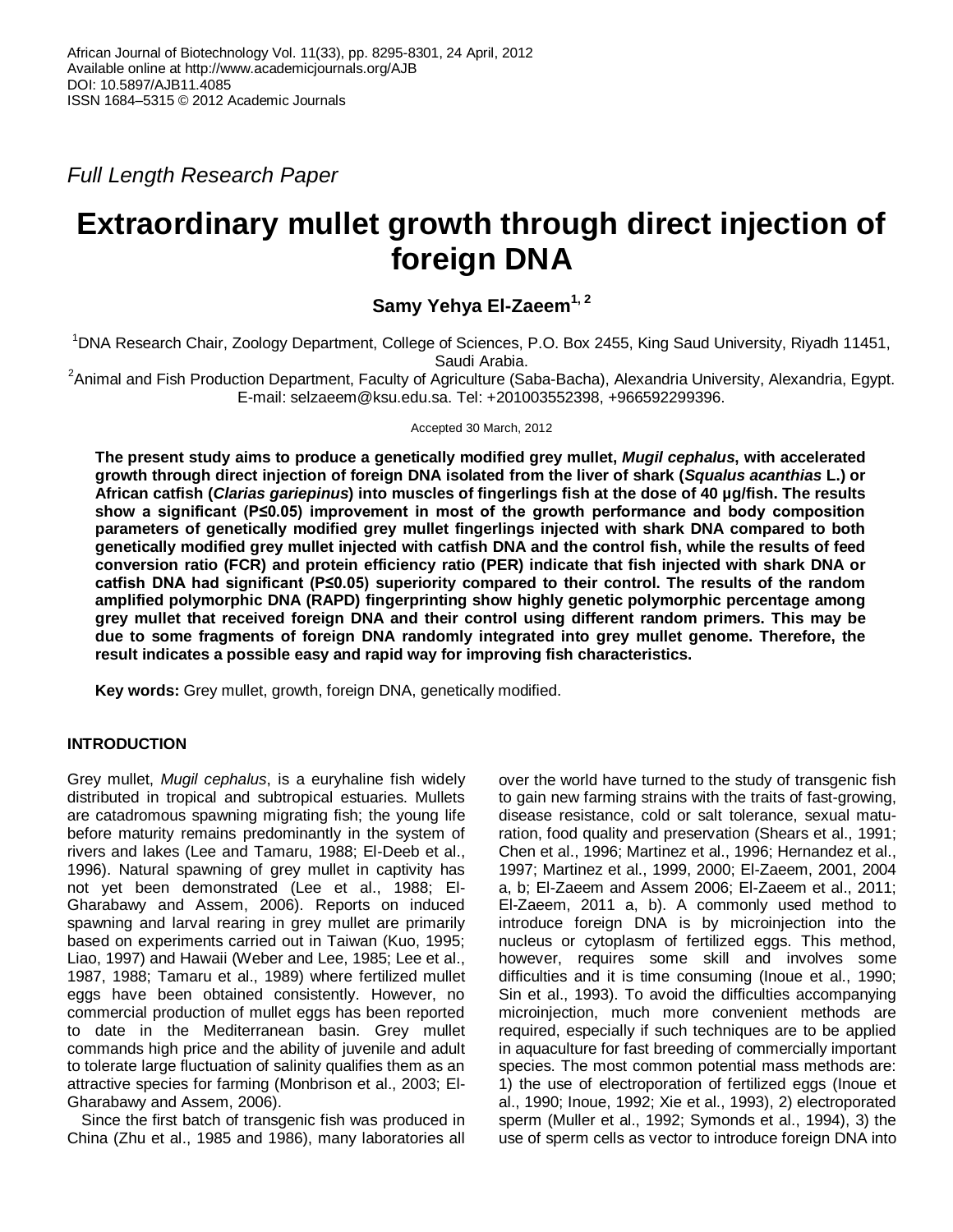| <b>Primers</b> | Sequence 5 - 3             | GC (%) | Annealing Temperature (°C /s) |
|----------------|----------------------------|--------|-------------------------------|
|                | GGA CTG GAG TGT GAT CGC AG | 60     |                               |
|                | GGT GAC GCA GGG GTA ACG CC | 70     | 30                            |
|                | CAG GCC CTT CCA GCA CCC AC | 70     | 30                            |
|                | GTA AAA GTC CTG GTT CCC CG | 55     | 30                            |
|                | GGC GGA GCT GGA GGG CCT GG | 80     | 30                            |

**Table 1.** The sequences, GC % and the annealing temperatures of the primers used.

fish eggs (Khoo et al., 1992) and 4) direct injection of foreign DNA into fish gonads (El-Zaeem, 2001).

A quick method to introducing foreign DNA injected directly into the muscle tissue was reported (Wolff et al., 1990; Ono et al., 1990) in adult mice, (Thomson and Booth, 1990) in rat, and (Hansen et al., 1991; Rahman and Maclean, 1992; Tan and Chan 1997; Xu et al., 1999; El-Zaeem 2004a; Hemeida et al., 2004; El-Zaeem and Assem 2004; Assem and El-Zaeem 2005; El-Zaeem et al., 2012) in fish. This procedure is useful because muscle injection is much easier than the others and very rapid results are obtained (Rahman and Maclean, 1992). The foreign DNA was presented extrachromosomally up to six months following injection (Wolff et al., 1990). Moreover, Sudha et al. (2001) reported that the expression of muscular injection of DNA was evident in several non muscle tissues, such as skin epithelia, pigment cells, blood vessel cells and neuron-like cells.

Therefore, the aim of this work was to study the effect of direct injection of foreign DNA extracted from shark (*Squalus acanthias* L.) or African catfish (*Clarias gariepinus*) into skeletal muscles of grey mullet (*Mugil cephalus*) on the productive performance characteristics. Moreover, genetic polymorphism among normal and injected fish was studied using random amplified polymorphic DNA (RAPD) fingerprinting.

#### **MATERIALS AND METHODS**

#### **Fish origin**

The grey mullet, *M. cephalus*, used in this study were collected from the Mediterranean sea and transfer to the Laboratory of Breeding and Production of fish, Animal and Fish Production Department, Faculty of Agriculture, (Saba-Bacha) Alexandria University, Alexandria, Egypt.

#### **Preparation of genomic DNA**

High molecular weight DNA was extracted according to Brem et al. (1988) method. Isolation of DNA was accomplished by reducing liver sample from shark (*S. acanthias* L.) and African catfish, *C. gariepinus* to small pieces, which were then transferred to a microfuge tube and incubated overnight until the samples were digested in a buffer containing 50 mM Tris*,* 100 mM ethylenediaminetetraacetic acid (EDTA; pH 8.0), 100 mM NaCl, 0.1% sodium dodecyl sulphate (SDS) and 0.5 mg/ml proteinase K. After incubation, samples were extracted twice for 15 to 20 min with one volume of phenol/chloroform (1:1) and then again twice for 15 min with one volume of chloroform/isoamyl-alcohol (24:1). The aqueous phase was then precipitated with 2.5 volumes of 100% ethanol in the presence of 1/10 volume 3 M sodium acetate (pH 6.0). The pelleted DNA was washed with 70% ethanol and dissolved in 0.1X saline sodium citrate (SSC) buffer. The DNA concentrations were measured by ultraviolet (UV) spectrophotometry. The extracted DNA was restricted by *Eco*R1 restriction enzyme type II. The DNA between guanine and adenine was digested according to Tsai et al. (1993).

#### **Experimental setup**

#### **Management**

Ninety fingerlings of grey mullet (*M. cephalus*) with an initial live weight (2.11±0.01 g) were divided randomly into three groups and three replicates for each group. Each group was stocked separately at a rate of 1.0 fish/17.5 L in a half of rectangle fiberglass tank (total volume, 350 L, which was divided by plastic sieved connected with iron frame. Each tank was supplied with fresh water at a rate of 0.5 L/min with supplemental aeration. Fish were fed twice daily with pellet diet (28% protein) to satiation six days a week, and weighed biweekly for 63 days.

#### **Injection of foreign DNA** *in vivo*

The DNA concentration of 40 µg/0.1 ml/fish (El-Zaeem, 2004a; El-Zaeem and Assem, 2004; Hemeida et al., 2004; Assem and El-Zaeem, 2005) were prepared from each type of DNA using 0.1X SSC buffer and injected into grey mullet muscles using a hypodermic needle. The injection was applied on two groups of grey mullet fingerlings, while the third group was left without injection as a control.

#### **Quantitative traits studied**

The following traits were measured; body weight (g), weight gain (g), specific growth rate (SGR %/day), survival ratio, feed intake, Feed conversion ratio (FCR) and protein efficiency ratio (PER). Whole body composition of fish was analyzed according to the standard methods (AOAC, 1984) for moisture (oven drying), protein (micro-Kjeldahl method) and lipid (ether extract method).

#### **Random amplified polymorphic DNA (RAPD) analysis**

By the end of the experiment, genomic DNA was extracted from tissue of injected fish and their control according to the method described by Baradakci and Skibinski (1994). In this work, 20 base long oligonucleotide primers (Table 1) were used to initiate PCR amplifications. Primers were randomly selected on the basis of GC content and annealing temperature for RAPD-PCR amplification.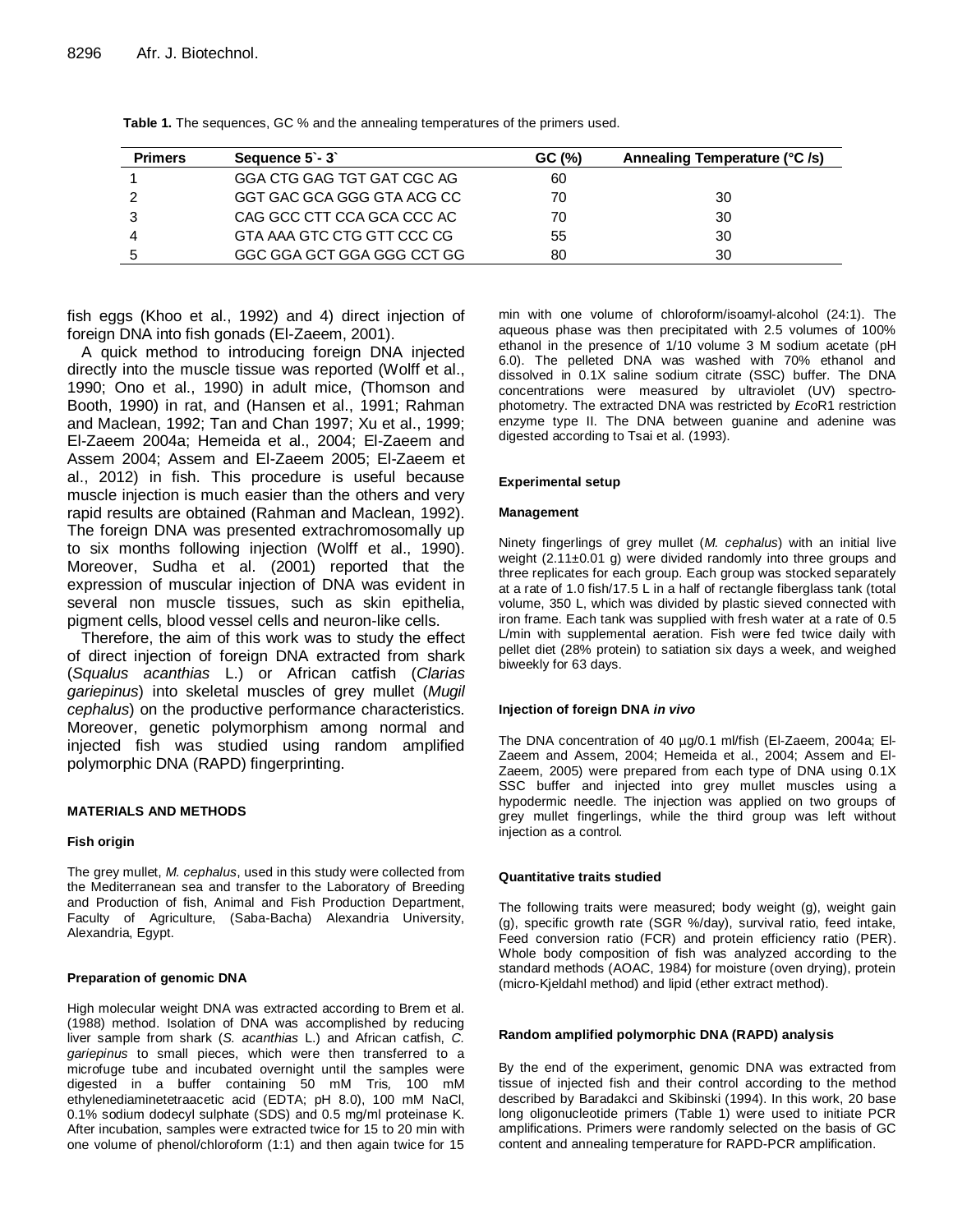**Table 2.** Growth performance, survival and feed utilization of grey mullet injected with shark and catfish DNA.

| <b>Treatment</b> | <b>IBW</b>      | <b>FBW</b>                                                                              | WG                                                    | <b>SGR</b><br>$(\%$ day) | <b>Survival</b><br>(%)    | <b>Feed intake</b><br>(g) | <b>FCR</b>         | <b>PER</b>        |
|------------------|-----------------|-----------------------------------------------------------------------------------------|-------------------------------------------------------|--------------------------|---------------------------|---------------------------|--------------------|-------------------|
| Control          |                 | $2.11 \pm 0.01$ $3.77 \pm 0.11^{\circ}$                                                 | $1.66 \pm 0.13^c$                                     | $0.92 \pm 0.06^{\circ}$  | 100 $\pm$ 0.00 $^{\rm a}$ | $2.87 \pm 0.05^{\circ}$   | $1.73 \pm 0.10^a$  | $2.08 + 0.12^b$   |
| Shark DNA        |                 | $2.11 \pm 0.02$ $5.65 \pm 0.35^{\circ}$ $3.55 \pm 0.37^{\circ}$ $1.57 \pm 0.12^{\circ}$ |                                                       |                          | $75 \pm 7.07^{\circ}$     | $5.22 + 0.04^{\circ}$     | $1.48 + 0.14^b$    | $2.45 + 0.23a$    |
| Catfish DNA      | $2.10 \pm 0.01$ |                                                                                         | $4.83 \pm 0.18^b$ $2.73 \pm 0.16^b$ $1.32 \pm 0.04^b$ |                          | $70 \pm 0.00^6$           | $4.40 \pm 0.04^b$         | $1.62 + 0.08^{ab}$ | $2.24 + 0.1^{ab}$ |

Means having different superscripts within column are significantly different (P≤0.05). Initial and final body weight (IBW and FBW) = body weight at start and end of experiment; weight gain (WG) = final weight - initial weight; specific growth rate (SGR% / day) = (Loge final weight - Loge initial weight) 100 / number of days; feed conversion ratio (FCR) = dry feed intake/weight gain; protein efficiency ratio (PER) = weight gain/protein intake.

The polymerase chain reaction amplifications were performed following the procedure of Williams et al. (1990, 1993). The reaction (25 µL) was carried out in a medium that consisted of 0.8 U of Taq DNA polymerase (Fanzyme), 25 pmol dNTPs and 25 pmol of random primer, 2.5 µL 10X Taq DNA polymerase buffer and 40 ng of genomic DNA. The final reaction mixture was placed in a DNA thermal cycler (Eppendorf). The PCR programme included an initial denaturation step at 94°C for 2 min followed by 45 cycles with 94°C for 30 s for DNA denaturation, annealing as mentioned with each primer, extension at 72°C for 30 s and final extension at 72°C for 10 min were carried out. The samples were cooled at 4°C. The amplified DNA fragments were separated on 1.5% agarose gel and stained with ethidium bromide. DNA marker (bp 1000, 900, 800,.…., 100) was used in this study. The amplified pattern was visualized on an UV transilluminator and photographed by Gel Documentation system.

#### **Scoring and analysis of RAPDs**

RAPD patterns were analyzed and scored from photographs. For the analysis and comparison of the patterns, a set of distinct, wellseparated bands were selected. The genotypes were determined by recording the presence (1) or absence (0) in the RAPD profiles. Furthermore, the genetic similarity (GS) of the three groups of injected mullet and their control, based on RAPD fingerprinting were analyzed by the index of similarity using the formula given by Nei and Li (1979):  $B_{ii}=2 N_{ii}/(N_i + N_i)$ , where  $N_{ii}$  is the number of common bands observed in individuals i and j, and  $N_i$  and  $N_j$  are the total number of bands scored in individuals i and j, respectively, with regards to all assay units. Thus, GS reflects the proportion of bands shared between two individuals and ranges from zero (no common bands) to one (all bands identical). Genetic dissimilarity (GD) was calculated as: GD = 1- GS (Bartfai et al., 2003).

#### **Statistical analysis**

Data of the phenotypic traits were analyzed using the following model (CoStat, 1986):

 $Y_{ij} = \mu + T_i + B_j + E_{ij}$ 

Where,  $Y_{ii}$  is the observation of the ij<sup>th</sup> parameter measured;  $\mu$  is the overall mean;  $T_i$  is the effect of i<sup>th</sup> dose;  $B_i$  is the effect of  $J<sup>th</sup>$  block; Eij is the random error. Significant differences (P≤0.05) among means were tested by Duncan's multiple range test (Duncan, 1955).

#### **RESULTS AND DISCUSSION**

The data in Table 2 shows that the final body weight

(FBW), weight gain (WG), specific growth rate (SGR %/day) and feed intake of mullet injected with shark DNA were significantly (P≤0.05) increased compared with the mullet injected with catfish DNA and the control groups. The highest record of survival was achieved by the control group and differed significantly (P≤0.05) from those of the fish injected with each shark and catfish DNA. In addition, the best FCR and the highest PER were recorded by mullet injected with shark DNA, but did not differ significantly (P≤0.05) from that of fish injected with catfish DNA. The results of the previous studies (El-Zaeem and Assem 2004; El-Zaeem 2004a; Hemeida et al., 2004; Assem and El-Zaeem 2005; El-Zaeem et al., 2012) state that the optimal dose of foreign DNA isolated from different donors and injected into different fish species, was 40 µg/ 0.1 ml / fish. The injected fish had significant (P≤0.05) improvement of growth performance, body composition, feed utilization and immunity traits. The results of this work are consistent with these findings.

The results of body composition by the end of the experiment show that protein content of mullet injected with shark DNA were significantly (P≤0.05) higher than those of mullet injected with catfish DNA or the control group, while lipid content of control group was significantly (P≤0.05) lower than those of mullet injected with shark DNA or catfish DNA (Table 3). Martinez et al. (2000) and Lu et al. (2002) reported that anabolic stimulation and average protein synthesis were higher in transgenic fish than that of non-transgenic fish. The improvement of most traits may be explained according to Hemieda et al. (2004); they reported that, genetically investigation of Nile tilapia injected directly with shark DNA into skeletal muscles was carried out. The concentrations of such DNA up to 40 µg/0.1 ml/fish probably activated gradually cell proliferation in modified muscle tissues. Also, the measurements of DNA content in the muscles of modified fish indicated that shark DNA may be acting as a mutagen and it had no carcinogenic effect. This is mostly responsible for the enhancement of the productive performance shown in the modified fish injected with foreign DNA.

Compared with the traditional approaches, genetically modified breeding avoids the productive isolation between two different species. Since more manipulated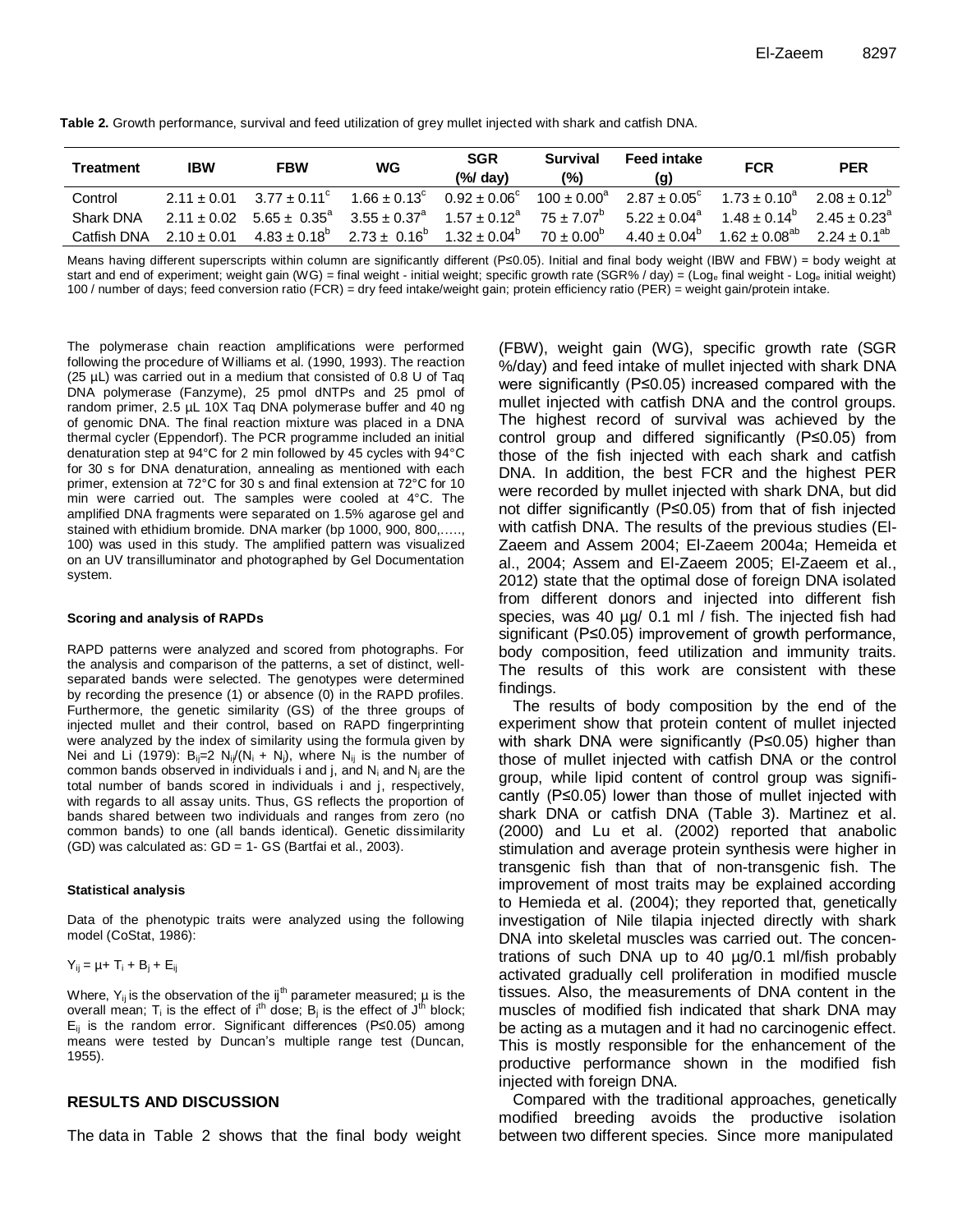| <b>Treatment</b> | Moisture (%) | Crude protein (%)             | Crude fat (%)            |  |
|------------------|--------------|-------------------------------|--------------------------|--|
| At the start     | 73.98±0.04   | 13.97±0.02                    | $8.89 + 0.05$            |  |
|                  |              |                               |                          |  |
| At the end       |              |                               |                          |  |
| Control          | 72.06±0.06   | $15.67 \pm 0.02$ <sup>c</sup> | $9.20 \pm 0.04^b$        |  |
| <b>Shark DNA</b> | 71.98±0.04   | $16.16 \pm 0.07^a$            | $10.50 \pm 0.08^a$       |  |
| Catfish DNA      | 72.01±0.07   | $15.80 \pm 0.06^b$            | $10.47 \pm 0.05^{\circ}$ |  |
|                  |              |                               |                          |  |

**Table 3.** Body composition of grey mullet injected with shark and catfish DNA.

Means at the end of experiment having different superscripts within column are significantly different (P≤0.05).

**Table 4.** The percentage of polymorphic (PB%) of control (T1) versus mullet injected with shark DNA (T2), control (T1) versus mullet injected with catfish DNA (T3) and mullet injected with shark DNA (T2) versus mullet injected with catfish DNA (T3).

| <b>T1 vs. T2</b> |            |        | T1 vs. T3  |            |        |            | <b>T2 vs. T3</b> |        |  |
|------------------|------------|--------|------------|------------|--------|------------|------------------|--------|--|
| <b>NTB</b>       | <b>NPB</b> | PB (%) | <b>NTB</b> | <b>NPB</b> | PB (%) | <b>NTB</b> | <b>NPB</b>       | PB (%) |  |
| 4                | 4          | 100    | 6          | 4          | 67     | 4          | 4                | 100    |  |
|                  |            | 20     | 13         | 3          | 23     | 11         | 5                | 45     |  |
|                  |            | 45     | 6          | 6          | 100    | 5          | 5                | 100    |  |
|                  |            | 75     | 4          | 2          | 50     | 10         | 4                | 40     |  |
|                  |            | 0      | 8          | 2          | 25     | 8          |                  | 25     |  |
|                  |            | 48     |            |            | 53     |            |                  | 62     |  |
|                  |            |        |            |            |        |            |                  |        |  |

NTB, Number of total bands; NPB, number of polymorphic bands.

genes are available for foreign DNA transfer, it is hopeful for the investigators to shorten the breeding period through directional genetic breeding (Wang et al., 2001). Also, Sin (1997) reported that the phenotypic changes, such as increased growth rate, are usually more prominent in the transgenic fish than those obtained by artificial selection or through efficient feeding regime. Furthermore, the technique used in this work is concerned with the utilization of the whole gene, introns and exons and not only exons through mRNA and reverse transcriptase treatments (Ali 2001). Thus, there is no need to utilize any kind of virus as the total DNA facilitates the introduction of foreign genes into cells with the aid of introns which act as retro-transposons (Hickey and Benkel, 1986).

The identification of the injected fish and their control was made using RAPD technique. Five random primers (Table 1) were tested for their ability to produce DNA polymorphism in genomic DNA of each genotype selected. All the five random primers examined produced different RAPD bands patterns. The number of amplified fragments detected varied depending on primers and treatments. Moreover to ensure that the amplified DNA fragments originated from genomic DNA, not from primer artifacts, negative control was carried out for each primer/ genotype combination. No amplification was detected in the control reactions. All amplification products were found to be reproducible when reactions were repeated using the same reaction conditions (Table 4 and Figure

1). Data of genetic diversity among the injected fish and their control showed that the highest genetic polymorphic percentage (62.00%) was found between mullet injected with shark DNA and catfish DNA, while the lowest percentage (48.00 %) was recorded between mullet injected with shark DNA and their control (Table 4 and Figure 1). The results of genetic polymorphic between mullet injected with catfish DNA and their control show the percentage (53.00 %). This may be due to the differences in DNA molecule among normal and injected fish as a result of direct injection of foreign DNA isolated from shark or catfish. Moreover, some fragments of foreign DNA may be randomly integrated into mullet genomes. This integration could be functional or silent integration (Yaping et al., 2001).

The results of this work are consistent with the findings obtained in previous studies (El-Zaeem, 2001; Hemeida et al., 2004; Ali, 2002; Assem and El-Zaeem, 2005, El-Zaeem and Assem, 2006; El-Zaeem et al., 2011; El-Zaeem 2011 a, b). Also, the sensitivity of the RAPD marker played an important role in the detection of these differences (Ahmed et al., 2004; Ali et al., 2004; El-Zaeem et al, 2006; El-Zaeem and Ahmed, 2006; El-Zaeem 2011 a, b). The specific characterization of the RAPD method (random, uncharacterized multiple genome loci; dominant nature of markers; and possibility of migration of no-homologous bands) result in limitations based on RAPD analysis alone. Despite these limitations, the RAPD analysis can be used effectively for initial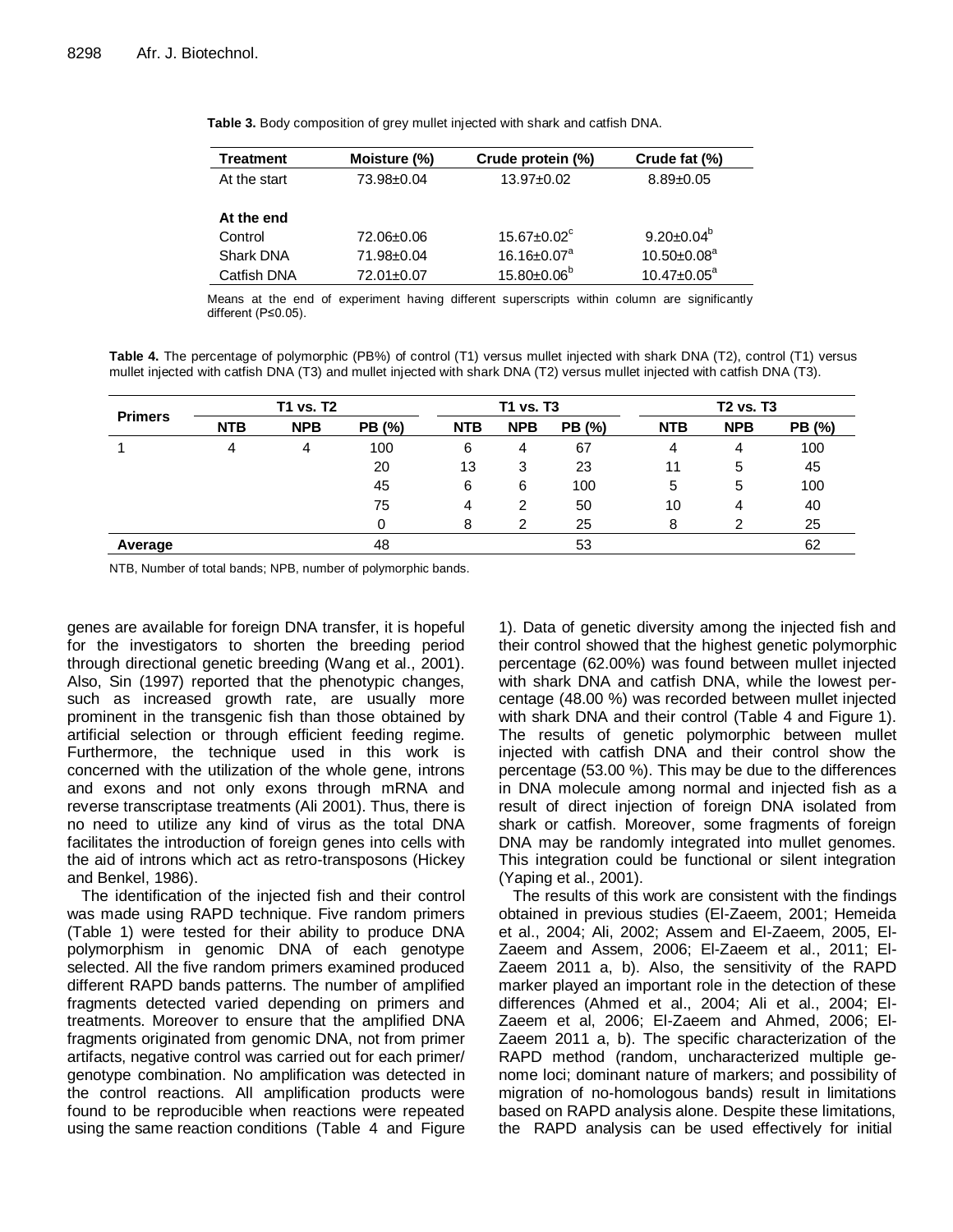

**Figure 1.** DNA fingerprinting illustrating polymorphism among *Mugil cephalus* muscle tissues following direct injection with different types of DNA. Lanes M, 1, 2 and 3 are DNA marker, control, mullet injected with shark and catfish DNA, respectively.

assessment of genetic variation among fish species (Barman et al., 2003). The main advantages of RAPD markers are the possibility of working with anonymous DNA and the relatively low expense, and it is fast and simple to produce RAPD marker (Hadrys et al., 1992; Elo et al., 1997; Ali et al., 2004).

On the other hand, the success of the growth enhancement in this study with injected fish is impressive and underscores their potential usefulness in aquaculture. Thus, mullet injected with shark DNA show a very good response, with more than two fold weight increase compared with non-injected control. In addition, most of the productive performance traits of injected fish were improved significantly. In this connection, several studies reported that transgenetically growth, body composition and feed utilization enhanced fish show some promise of improvement on both counts (Chatakondi et al., 1995; Rahman et al., 1998; Rahman and Maclean, 1999; Maclean and Laight, 2000; Matinez et al., 2000; Devlin et al., 2004 a, b; Kang and Devlin, 2003; Stevens and Devlin, 2000, 2005; Dunham et al., 2002; Raven et al., 2006; Hallerman et al., 2007; Oakes et al., 2007: El-Maremie, 2007; El-Zaeem et al., 2011; El-Zaeem, 2011 b).

In conclusion, the results of this study suggest that genetically modified *M. cephalus* with extraordinary growth rate can be produced using a feasible and fast methodology.

#### **ACKNOWLEDGEMENT**

This project was supported by King Saud University, Deanship of Scientific Research, College of Science Research Center.

#### **REFERENCES**

- Ahmed MMM, Ali BA, El-Zaeem SY (2004). Application of RAPD markers in fish: Part I- Some genera (*Tilapia, Sarotherodon* and *Oreochromis*) and species (*Oreochromis aureus* and *Oreochromis niloticus*) of Tilapia. Int. J. Biotechnol. 6(1): 86-93.
- Ali AMM (2001). The role of genomic DNA and introns in gene transfer. Int. J. Biotechnol. 3: 411-418.
- Ali BA, Huang T, Qin D, Wang X (2004). A review of random amplified polymorphic DNA (RAPD) markers in fish research. Rev. Fish Biol. Fisheries, 14: 443-453.
- Ali FK (2002). The genetic construction of a salt and disease tolerant tilapia fish stain through the introduction some foreign genes. Ph.D. Thesis, Fac. Agric. Alex. Univ. Alexandria, Egypt.
- AOAC (Association of Official Analytical Chemists) (1984). Official methods of analysis. 14th ed. Association of Official analytical Chemists, Arlington, Virginia.
- Assem SS, El-Zaeem SY (2005). Application of biotechnology in fish breeding. II: Production of highly immune genetically modified redbelly tilapia, *Tilapia zillii*. Afr. J. Biotechnol. 5: 449-459.
- Baradakci F, Skibinski DOF (1994). Application of the RAPD technique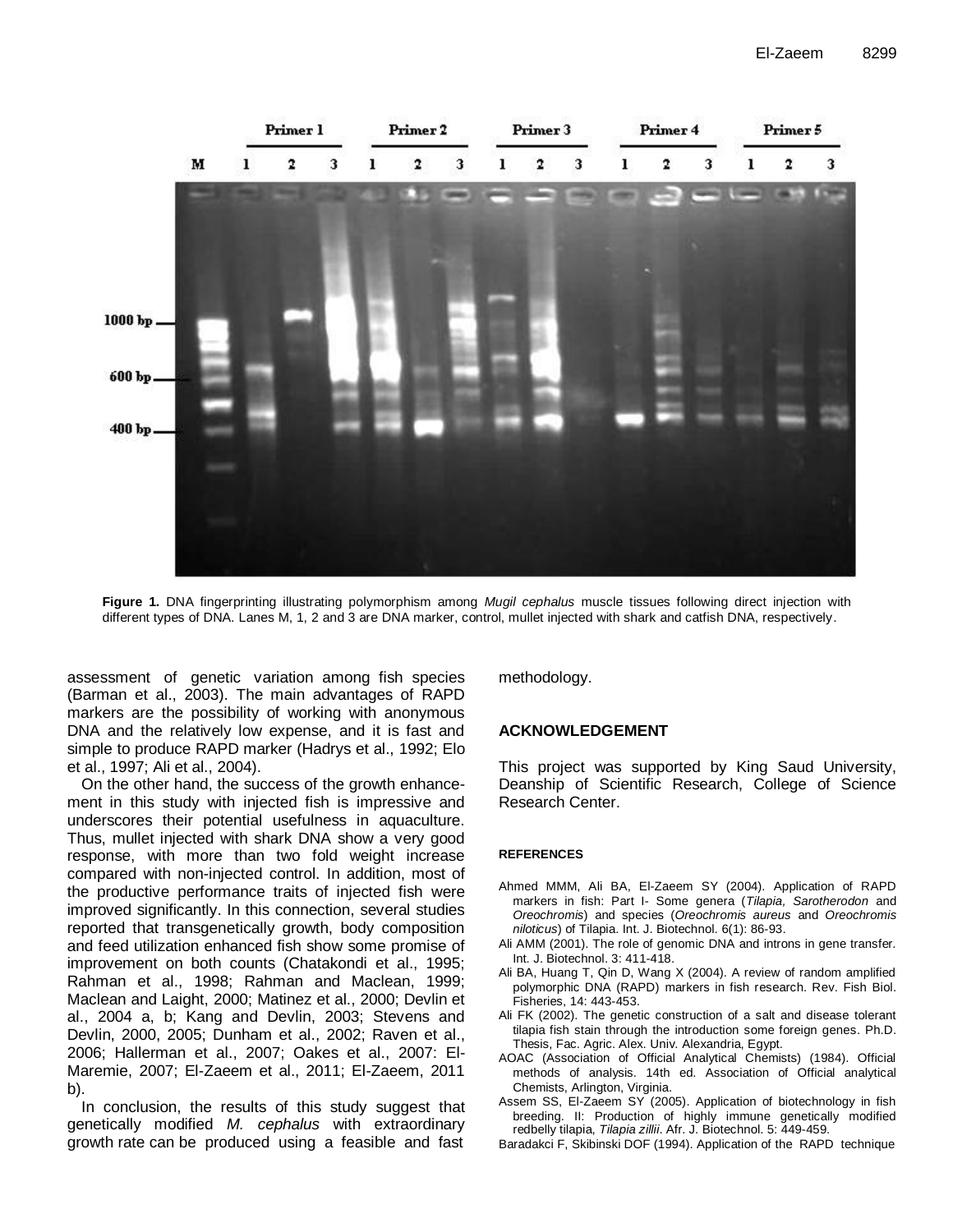in tilapia fish: species and subspecies identification. Heredity, 73: 117-123.

- Barman HK, Barat A, Yadav BM, Baneryec SM, Mahr PK, Reddy PVGK, Jana RK (2003). Genetic variation between four species of Indian major carps as revealed by random amplified polymorphic DNA assay. Aquaculture, 217: 115-123.
- Bartfai R, Egedi S, Yue GH, Kovacs B, Urbanyi B, Tamas G, Horvath L, Orban L (2003). Genetic analysis of two common carp broodstocks by RAPD and microsatellite markers. Aquaculture, 219:157-167.
- Brem G, Brenig B, Horstgen-Schwark G, Winnacker EL (1988). Gene transfer in tilapia (*Oreochromis niloticus*). Aquaculture, 68: 209-219.
- Chatakondi N, Lovell RT, Duncan PL, Hayat M, Chen TT, Powers DA, Weete JD, Cummins K, Dunham RA (1995). Body composition of transgenic common carp (*Cyprinus carpio*) containing rainbow trout growth hormone gene. Aquaculture, 138: 99-109.
- Chen TT, Nicholas HV, Jenn-Ran Lu, Chun-Mean Lin, Renate R, Rex AD (1996). Transgenic fish and its application in basic and applied res. Biotechnol. Annu. Rev. 2: 205-236.
- CoStat (1986). CoStat 3.03, Copyright, Co Hort Software. All rights reserved. P.O. Box 1149, Berkeley, CA 94701, USA.
- [Devlin RH,](http://ovidsp.tx.ovid.com/spb/ovidweb.cgi?&S=GNMAFPHGICDDLGBJNCHLMDJLGCPPAA00&Search+Link=%22Devlin%2c+RH%22.au.) Andrade MD, Biagi CA (2004a). Population effects of growth hormone transgenic Coho salmon depend on food availability and genotype by environment interactions, Proc. Natl. Acad. Sci. USA, 101: 9303-9308.
- [Devlin RH,](http://ovidsp.tx.ovid.com/spb/ovidweb.cgi?&S=GNMAFPHGICDDLGBJNCHLMDJLGCPPAA00&Search+Link=%22Devlin%2c+RH%22.au.) Yesak TY, Biagi CA (2004b). Growth viability and genetic characteristics of GH transgenic Coho salmon strains. Aquaculture, 236: 607-632.
- Duncan DB (1955). Multiple ranges and multiple F test. Biometrics, 11: 1-42.
- Dunham RA, Chatakondi N, Nichols AJ, Kucuktas H, Chen TT, Powers DA, Weete JD, Cummins K, Lovell RT (2002). Effect of rainbow trout growth hormone complementary DNA on body shape, carcass yield, and carcass composition of  $F_1$  and  $F_2$  transgenic common carp (*Cyprinus carpio*). Mar. Biotechnol. 4: 604-611.
- El-Deeb SI, Zowail MEM, El-Serafy SS, El-Sayed HE (1996). Genetic variability of Mugil cephalus in freshwater and marine habitate. J. Agric. Sci. Mansura Univ. 21: 2093-2101.
- El-Gharabawy MM, Assem SS (2006). Spawning induction in the Mediterranean grey mullet *Mugil cephalus* and larval developmental stages. Afr. J. Biotechnol. 5(19): 1836-1845.
- El-Maremie HAT (2007). Usage of conventional and non conventional Breeding methods for the production of Nile tilapia in marine water. Ph.D. Thesis, Faculty of Agriculture (Saba Basha), Alexandria Univ. Alexandria, Egypt.
- Elo K, Ivanoff S, Vuorinen JA, Piironen J (1997). Inheretance of RAPD markers and detection of interspecific hybridization with brown trout and Atlantic salmon. Aquaculture, 152: 55-65.
- El-Zaeem SY (2004a). Alteration of the productive performance characterestics of *Oreochromis niloticus* and *Tilapia zillii* under the effect of foreign DNA injection. Egypt. J. Aquat. Biol. Fisheries, 8(1): 261-278.
- El-Zaeem SY (2004b). Evaluation of the first and second generations delivered from fast growing genetically-modified *Tilapia zillii*: A productive approach. Egypt. J. Aquat. Biol. Fisheries, 8(3): 53-66.
- El-Zaeem SY (2011a). Phenotype and genotype differentiation between flathead grey mullet [*Mugil cephalus*] and thinlip grey mullet [*Liza ramada*] (Pisces: *Mugilidae*). Afr. J. Biotechnol. 10(46): 9485-9492.
- El-Zaeem SY (2011b). Growth comparison of Nile tilapia (*Oreochromis niloticus*) and Blue tilapia, (*Oreochromis aureus*) as affected by classical and modern breeding methods. Afr. J. Biotechnol. 10(56): 12071-12078.
- El-Zaeem SY, Ahmed MMM, Salama ME, El-Maremie HAT (2011). Production of salinity tolerant Nile tilapia, *Oreochromis niloticus*  through traditional and modern breeding methods: II. Application of genetically modified breeding by introducing foreign DNA into fish gonads. Afr. J. Biotechnol. 10(4): 684-695.
- El-Zaeem SY, Ahmed MMM (2006). Genetic differentiation between sex reversal and normal of full-sib Nile Tilapia (*Oreochromis niloticus*) based on DNA finger printing. Res. J. Fish. Hydrobiol. 1:1-5.
- El-Zaeem SY, Ali BA, Ahmed MMM (2006). Random amplified polymorphic DNA fingerprint and genetic similarity among four genera and between two phenotypes of cultured carps in

Egypt. Int. J. Agric. Biol. 8: 111-115.

- El-Zaeem SY, Assem SS (2004). Application of Biotechnology in fish breeding: production of highly immune genetically modified Nile Tilapia, *Oreochromis niloticus* with accelerated growth by direct injection of shark DNA into skeletal muscles. Egypt. J. Aquat. Biol. Fish 8(3): 67-92.
- El-Zaeem SY, Assem SS (2006). Evaluation of the first and second generations delivered from fast growing genetically-modified *Tilapia zillii*: Histological and genetic approach. J. Appl. Sci. Res. 7:364-374.
- El-Zaeem SY, El-Tawil NE, Amer TN (2012). Effect of direct injection of Shark DNA into skeletal muscles on the productive performance characteristics of Red Tilapia (*Oreochromis* sp.) fed Different dietary regimes. Afr. J. Agric. Res. (In Press).
- El-Zaeem SY (2001). Breeding studies in Tilapia. Ph.D. Thesis. Fac. of Agric. (Saba-Basha), Alex. Univ., Egypt.
- Hadrys H, Balick M, Schierwater B (1992). Applications of random amplified polymorphic DNA (RAPD) in Mol. Ecol. Mol. Ecol. 1: 55-63.
- Hallerman EM, Mclean E, Fleming IA (2007). Effects of growth hormone transgenes on the behavior and welfare of aquaculture fishes: A review identifying research needs. Appl. Anim. Behav. Sci. 104: 265- 294.
- Hansen E, Fernandes K, Goldspink G, Butterworth P, Umeda PK, Chang KC (1991). Strong expression of foreign genes following direct injection into fish muscle. FEBS Lett. 290: 73-76.
- Hemeida AA, Riad SA, El-Zaeem SY (2004). Genetic alteration following the production of genetically modified Nile Tilapia (*Oreochromis niloticus*). Egypt. J. Genet. Cytol. 33: 369-387.
- Hernandez O, Guillen I, Estrada MP, Cabrera E, Pimentel R, Pina JC, Abad Z, Sanchez T, Hidalgo Y, Martinez R, Lieonart R, de la Fuente J (1997). Characterization of transgenic tilapia lines with different ectopic expression of tilapia growth hormone. Mol. Mar. Biol. Biotechnol. 6(4): 364-375.
- Hickey DA, Benkel B (1986). Introns as relict retrotransposons for the evolutionary origin of eukaryotic mRNA splicing mechanisms. J. Theor. Biol. 121: 283-292.
- Inoue K, Yamashita S, Hata J, Kabino S, Asada S, Nagahisa E, Fujita T (1990). Electroporation as a new technique for producing transgenic fish. Cell Differ. Dev. 29: 123-128.
- Inoue K (1992). Expression of reporter genes introduced by microinjection and electroporation in fish embryos and fry. Mol. Mar. Biol. Biotechnol. 1(4/5): 266-270.
- Kang DY, Devlin RH (2003). [Effects of 3,5,3 '-triiodo-L-thyronine \(T-3\)](http://apps.isiknowledge.com/full_record.do?product=UA&search_mode=GeneralSearch&qid=1&SID=1AiMboEOfj2ePNLdi14&page=1&doc=1&colname=WOS&cacheurlFromRightClick=no)  [and 6-n-propyl-2-thiouracil \(PTU\) on growth of GH-transgenic coho](http://apps.isiknowledge.com/full_record.do?product=UA&search_mode=GeneralSearch&qid=1&SID=1AiMboEOfj2ePNLdi14&page=1&doc=1&colname=WOS&cacheurlFromRightClick=no)  salmon, *[Oncorhynchus kitsutch](http://apps.isiknowledge.com/full_record.do?product=UA&search_mode=GeneralSearch&qid=1&SID=1AiMboEOfj2ePNLdi14&page=1&doc=1&colname=WOS&cacheurlFromRightClick=no)*. Fish Physiol. Biochem. 29: 77-85.
- Khoo HW, Ang LH, Lim HB, Wong KY (1992). Sperm cells as vectors for introducing foreign DNA into zebrafish. Aquaculture, 107: 1-19.
- Kuo CM (1995). Manipulation of ovarian development and spawning in grey mullet (*Mugil cephalus* L.). Israeli. J. Aquacult. 47: 43-58.
- Lee CS, Tamaru CS (1988). Advances and future prospects of controlled maturation and spawning of grey mullet (*Mugil cephalus* L.) in captivity. Aquaculture, 74: 63-73.
- Lee CS, Tamaru CS, Kelley CD (1988). The cost and effectiveness of CPH, HCG and LHRH-a on the induced spawning of grey mullet, *Mugil cephalus.* Aquaculture, 73: 341-347.
- Lee CS, Tamaru CS, Miyamoto GT, Kelley CD (1987). Induced spawning of grey mullet (*Mugil cephalus*) by LHRH-a. Aquaculture, 62: 327-336.
- Liao IC (1997). Larviculture of finfish and shellfish in Taiwan. J. Fish. Soc. Taiwan, 23(4): 349-369.
- Lu J, Fu B, Wu J, Chen TT (2002). Production of trangenic silver seabream (*Sparus sarba*) by different gene transfer methods. Mar. Biotechnol. 4: 328-337.
- Maclean N, Laight RJ (2000). Transgenic fish: an evaluation of benefits and risks. Fish Fisheries, 1: 146-172.
- Martinez R, Juncal J, Zaldivar C, Arenal A, Guillen I, Morera V, Carrillo O, Estrada M, Morales A, Estrada MP (2000). Growth efficiency in transgenic tilapia (*Oreochromis* sp.) carrying a single copy of homologous cDNA growth hormone. Biochem. Biophys. Res. Commun. 267(1): 466-472.
- Martinez R, Arenal A, Estrada MP, Morales R, Herrera F, Huerta V, Vazquez J, Sanchez T, De la Fuente J (1999). Mendelian transmission, transgene gosage and growth phenotype in transgenic